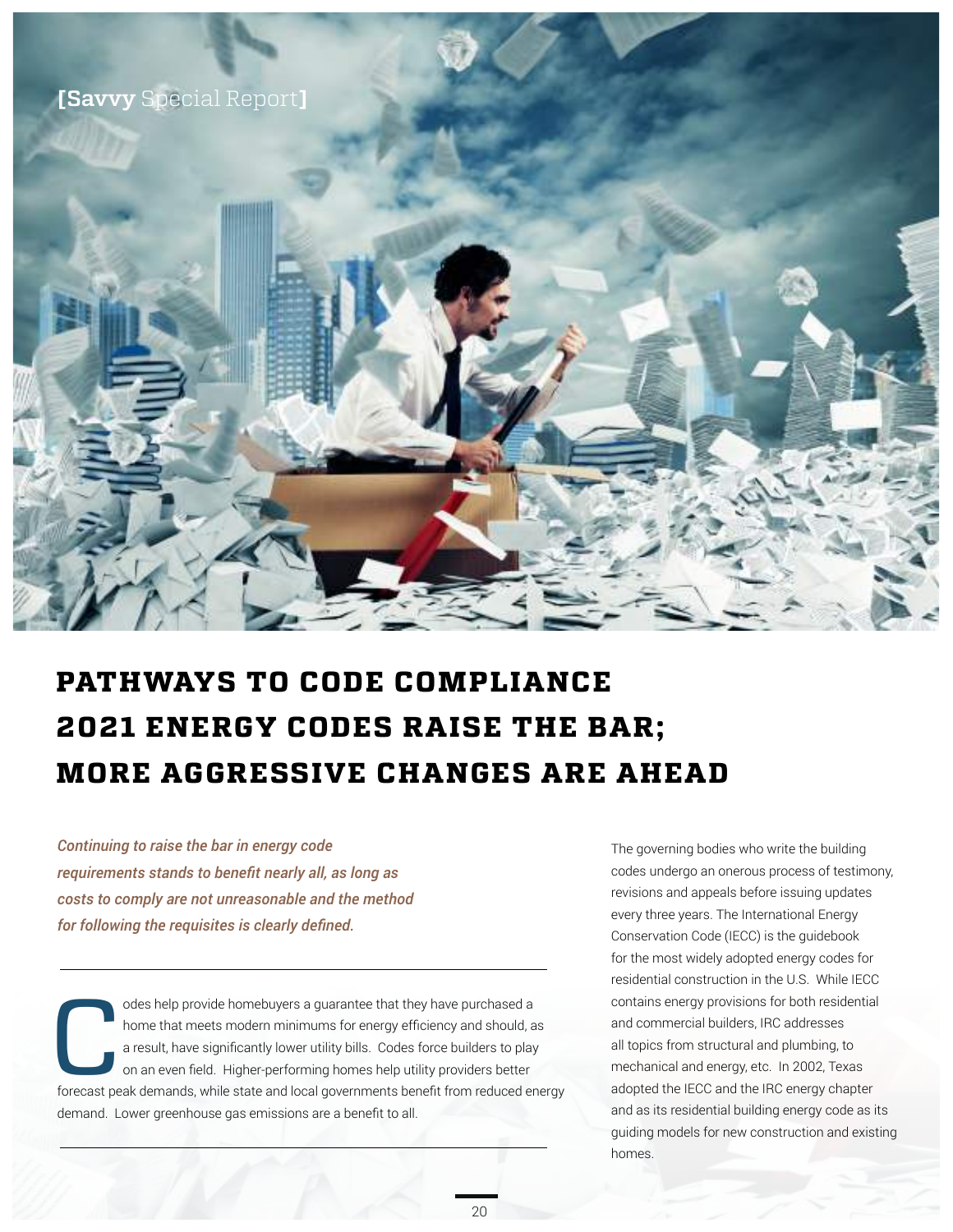**Building Serry** 



The latest 2021 IECC, publishing in February 2021, marks the most significant changes in model energy codes in the last decade with requirements that raise the performance bar by approximately nine percent overall compared to the 2018 EICC. With rising home prices, amid a perfect storm of low inventory coupled with material and labor shortages, NAHB and other trade organizations are concerned that the increased requirements will raise costs to further challenge home affordability. Accordingly, NAHB has developed a series of adoption kits that include highlights of changes from the previous model code edition, associated cost increases, and a list of suggested amendments that offer more cost-effective and affordable energy conservation provisions than available in the model codes.

The code adoption process by each state or jurisdiction is also lengthy with public hearings and an opportunity to amend codes prior to adoption, taking into consideration climate zone differences in various locales to make adjustments accordingly. As of June 2021, NAHB showed no states yet adopting the 2021 IECC, 17 (including Texas) currently using 2018, 15 using 2015, and others still using previous years, their own state-developed code or no statewide code. As of January 2022, California, Washington and Vermont had adopted the 2021 IECC for residential construction. However, while state law generally "adopts" codes, a city arguably cannot enforce those codes without an ordinance in place. Conversely, cities can move ahead of their state legislators to adopt new codes. Kansas City, MO, was the first city to adopt the 2021 IECC. Austin, TX, adopted it on September 1, 2021.

Current Building Envelope minimums set fenestration U-factors (the rate at which a window, door, or skylight transmits non-solar heat flow) at .32 in the 2018 IECC. The 2021 IECC model code lowers the U-factor minimum to .30. Currently, the Texas energy code matches .32 for Climate Zone 3 (CZ 3) and amended the requirement for

Climate Zone 2 (CZ 2) to .40. Glazed Fenestration Solar Heat Gain Coefficient (SHGC) was not stipulated by the 2018 IECC but is now stipulated at .40. (It should be noted that when Texas adopted the 2018 EICC, it set its own SHGC requirement of .25 for CZ 2 and CZ 3. The lower the value the better for U-factor, so we are already ahead of the curve here.)

For R-Value (resistance a material has against heat flow, or temperature conduction), a higher number is better. 2018 IECC set a minimum for ceiling insulation at 49 and 2021 EICC calls for 60 R-value ceilings; Texas lowered ceiling R-Value to 38 for CZ 2 and CZ 3 when it amended the 2018 codes.

R-values for walls represent the sum of cavity insulation plus insulated sheathing. Texas currently complies with the 2018 IECC wood frame wall recommendations for CZ 3--R-value minimum of 20, or R-13 cavity insulation plus R-5 continuous insulation (ci). In CZ 2, Texas lowered the wood frame wall R-value requirement to 13. 2021 EICC specifies R-20 cavity insulation plus 5ci, R-13 with R-10 ci, or zero cavity insulation with R-15 ci.

While Texas sets floor insulation R-Value at 19 for Zone 3 and at 13 for Zone 2, the EICC code minimum floor R-Value remains at 30 in the 2021 EICC with three installation options allowed:

- 1. Insulation fully in contact with the underside of the subfloor (previously this was the only allowed option).
- 2. Insulation is permitted only to be in contact with the top side of the sheathing, separating conditioned from unconditioned space. Additional insulation must extend from bottom to top along the perimeter. Framing must be air-sealed.